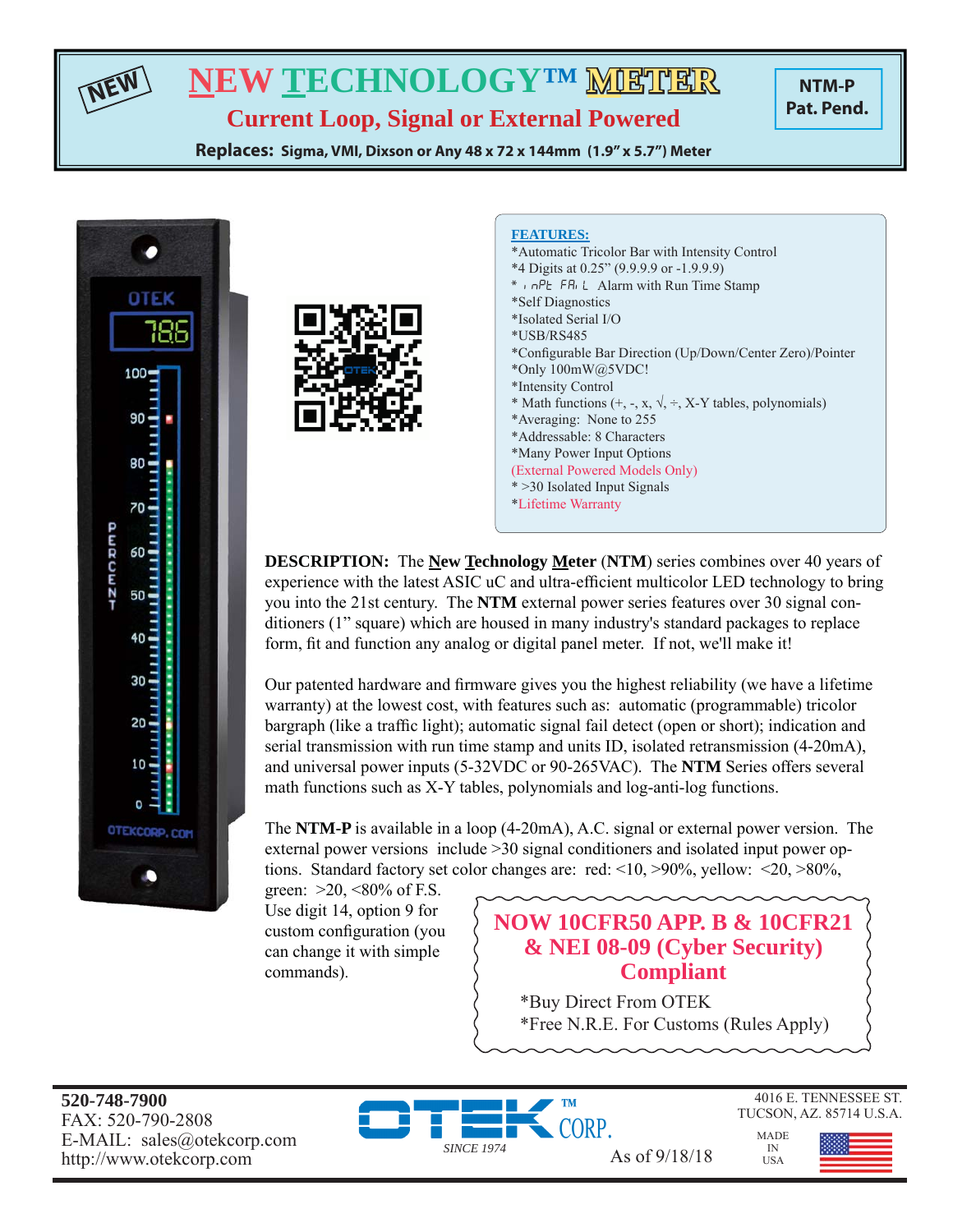# **THE PRODUCTS**

All New Technology products share the same innovative electronic circuit design. The difference between the models is their mechanical features (see Block Diagram and mechanical drawings). Some are displays only, some are single or multi channel, some can have relays, DACs, ethernet and flash memory, and some require an external power source. But all products contain the New Technology, which consumes less than 1% of comparable digitals (20-100mW for loop/signal powered versions) and approaches the power consumption of analog meters.

# **WHAT CAN YOU DO WITH OTEK'S NEW TECHNOLOGY?**

**Note on Otek's Powerless<sup>TM</sup> Technology**: If your signal cannot supply  $\geq 15 \text{mW}$  ( $\sim 5V/3 \text{mA}$ ), contact us or use external power models.

**1. One Channel Models: -0, -4, -B, -D, -F, -H, -L, -M, -N, -P, -S & -X:** Implement any math function, X-Y table (25 point), polynomials (9<sup>th</sup> order), offset, tare, zero, scale, log & anti-logarithmic to affect the unit's display at will. Some examples are: change the display & data using any combination as commanded by your algorithm, such as  $\frac{+}{-}\times\frac{+}{\sqrt{}}$  or set a variable or linearize the display using X-Y tables or polynomials. This works well for odd shape containers. You can also change the reading from ◦F to ◦C or ◦K or compress/expand the display (and data out) using the log and antilog functions. In addition, you can change the factory default alarm pointers and colors or delete them. Zero & Span potentiometers **are included** for manual adjustment.

**Note:** Models -D and -F have internal USB serial I/O that is not accessible to the customer. Contact Otek for access.

#### **OTEK's New Technology**

series is only limited by your needs and imagination. Just give us a call at 520-748- 7900 or email us at sales $@$ . otekcorp.com and give us the challenge to develop the best algorithm for your process.

# **2. Two Channel Models: -1, -2, -3 and -5 through -9 &**

**-A: Note:** Also available in models with 3 or 4 channels. Features include all those of the single channel models and each channel is 100% isolated from each other. In addition, you can add, subtract, multiply, divide, find the square root between channels. You can also use one channel to monitor/control the input signal and the second channel to indicate deviation, differential such as PID, alarm override or one channel setpoint can be used to control another channel function. You can also use one channel as a backup if the other channel becomes disabled or use them as volume & flow  $(\sqrt{})$  monitors/ controllers. The **New Technology** two channel models are also perfect as REM/RAD indicators/controllers (also see our RPM series with logantilog functions for radiation monitoring).

Contact OTEK for algorithms and formulas or any idea you wish to share with our audiences via our Youtube or Facebook page posts.

#### **3. Three Channel Models: -3, -5, -7, -8 and -A: Note:**  Also available on 4 channel models -5, -7 & -8. Otek's New Technology three channel models perform all the functions outlined in #1 and #2. Further, one channel can indicate the input variable and the other two channels can be setpoint indicators/controllers (Hi, Hi-Hi, Low and Low-Low limits), or subject the input/ output to any mathematical function or algorithm such as **PID** or display the input vs. output and derivative, or switch scales when the input reaches a limit/band such as for flow-volume-pressure or temperature. Monitor Volts, Amps and Watts AC or DC or any of 3 variables, including Hertz, lead/lag, power factor, peak/valley or for synchronizing of power lines with the bipolar (center zero) tricolor bargraph.

The **New Technology** series brings **Process Automation Control** (PAC) within your reach and affordability. These models are compatible with any DCS/SCADA system using their USB/RS485/Ethernet I/O options and allow for ease of interface with wireless systems.

### **4. Four Channel Models:**

**-5, -7 and -8:** The four channel models offer all of the functions outlined in #1, #2 and #3. However, with the additional channel available, the New Technology barmeters rival flatscreens with superior HMI/MMI functionality and ease of viewing/analysis of any combination of 4 variables. For example, Volts/ Amps/Watts/Hertz or temperature/pressure/pH/humidity. The four channel models can also be used to monitor/control the product of the other 3 variables, making them ideal for the petrochemical industry.

**Data Logging**? Some models offer optional μSD memory to record 24/7 anything available via the serial I/O. Maximum capacity (and growing) is 32 GB!

#### **REDUNDANT CONTROL:**

Because all channels are 100% isolated from each other, you can use any multi-channels model as a redundant controller. If you need the "Democratic vote," algorithm, contact OTEK or see our Model **TRC** (Triple Redundant Controller).

**520-748-7900** FAX: 520-790-2808 E-MAIL: sales@otekcorp.com http://www.otekcorp.com As of 9/18/18



-2-

4016 E. TENNESSEE ST. TUCSON, AZ. 85714 U.S.A.

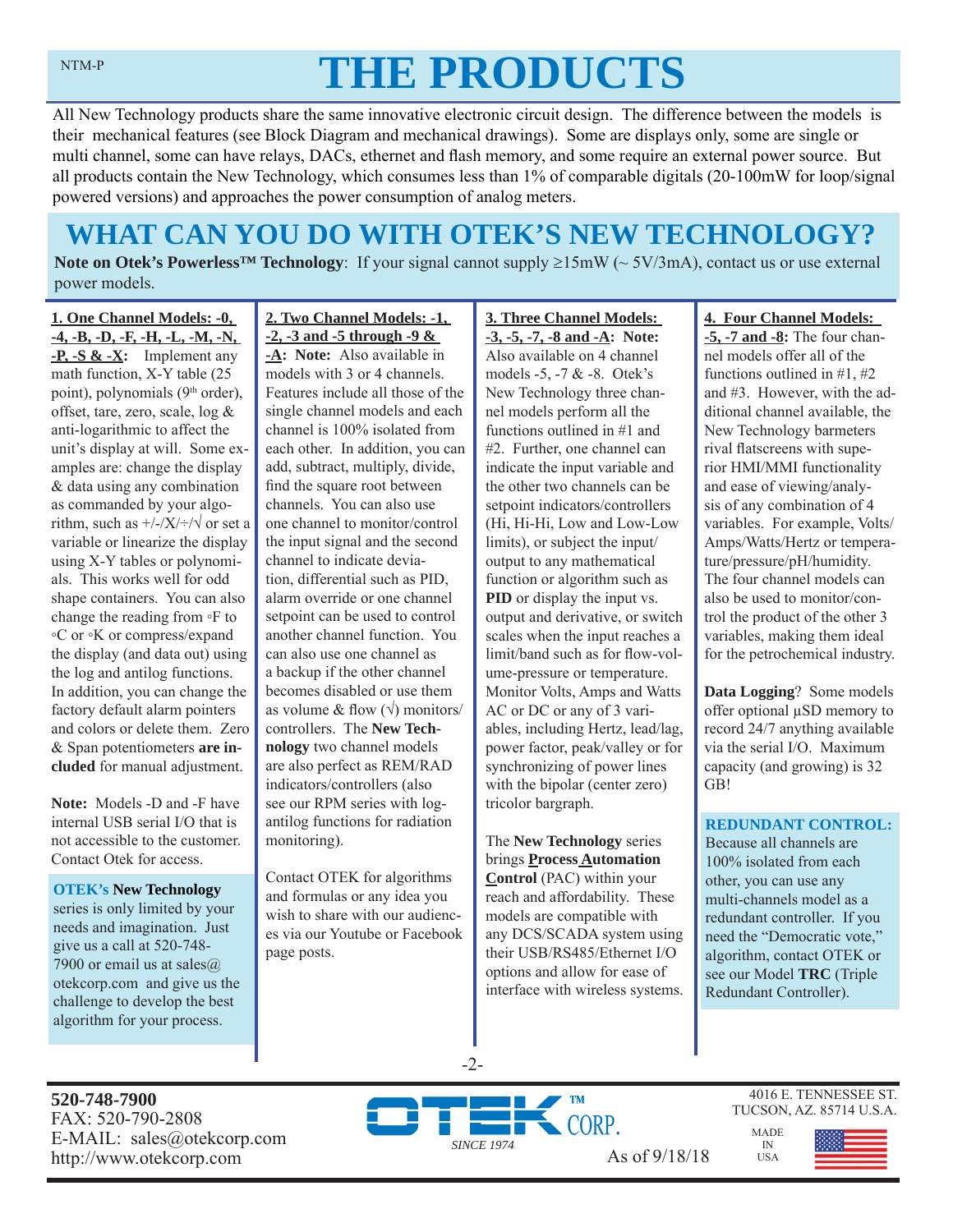#### **Description, Notes & Order (Continued)** NTM-P

**Digit 5, Serial I/O & Memory: Settings: 8N1N, 1200-19,200 Baud, ASCII.**

# **LOOP/SIGNAL POWER ONLY:**

**Digit 5, Serial I/O: Option 0, USB:**  Complies  $100\%$  with  $\nabla$ 2.0 and if digit **10,** option **1** is selected (USB powered) then digit **5** must be option **0**.

**Digit 5, Option 1, RS485**: Complies with industry standard and will require  $5VDC@<3mA$  and a terminating 330 Ohm resistor at first and last unit in the BUS.

**Digit 5, Option 7, RS232:** RS232 screw terminal connector; no DB9; required 5VDC@<3mA.

#### **Digit 6, Grade:**

Options 0 & 2 are 94 VO plastic in a **vertical** display.

Options H & 4 and 4 are 94 VO plastic in a **horizontal** display.

> Need Explosion Proof? See Model **NTM-X**



**520-748-7900** FAX: 520-790-2808 E-MAIL: sales@otekcorp.com http://www.otekcorp.com As of 9/18/18

#### **Other Important Data:**

**Math Functions:**  $+$ ,  $-$ ,  $x$ ,  $\div$ ,  $\sqrt{}$ , Polynomials to 9th order, 25 Point X-Y table, zero, offset, span and tare. You can add, subtract, multiply, divide (etc.) one channel to/from another channel and display the result in the other channel  $(i.e. V (Ch.1)xA(Ch.2)=W(Ch.3).$ 

**Signal Failure Alarm:** Requires approximately 1 minute of normal (midscale) operation for it to alarm the display and output the serial data after the signal (Powerless™) has ceased.

Serial I/O: Setting: 8N1N, 1200-19,200 BAUD, 8 Character Address **PID:** Programmable (best with >dual channel models) automatic or manual with external 10K Ohm potentiometer (option **56**).

**High Quality:** No matter their size or number of channels all use the same (SV  $&$  V) firmware, hardware and commands. No matter their grade (Industrial, Mil-Spec, Nuclear) they all carry a **lifetime warranty**

### **ABOUT OUR INPUT FAIL DETECTION**

Only available on Powerless™ models. While in normal operation, we store excess energy and use it to power the **NTM** if and when the signal fails (post mortem).



*SINCE 1974*

-3-

# **Industrial Grade Common Electrical Specifications**

#### **Input & Display:**

\*A/D: Accuracy, Linearity & Resolution:  $\pm$  0.5% of F.S.  $\pm$ 1 L.S.D. over entire temperature range of  $0\n-60^{\circ}$  C. Conversion Rate: 40/sec, Averaging: 0-255, zero, span, offset, tare, math functions, 25 point X-Y tables & polynomials (9th) \*Bargraph: 51 Automatic Tricolor (R/Y/G) Segments \*Digits: Four Full Digits (9.9.9.9 & -1.9.9.9). \*Typical Power Consumption of Display: 10-100mW@3.3V-5V \*Temperature Coefficient: +/-50PPM/°C \*Operating Temperature: -10 to +60; Storage: -20 to +70°C \*CCMR: >90dB@50-60Hz \*Isolation: >500VDC to any other I/O & P.S. \*Humidity: 5-95% RH non-condensing \*Front Panel: NEMA 3. NEMA 4x on request.

\*Failed Signal Detect:  $\sim$  20 seconds after  $> 1$  minute "On"  $@50\%$  of F.S. \*Calibration Check: 2 years recommended.

**Note 1:** See page 13 of the **master catalog for e**nvironmental specs vs. housing, bar length and digit size.

**Note 2**: E and M grades are the same as Industrial unless otherwise specified.



MADE IN USA

CORP.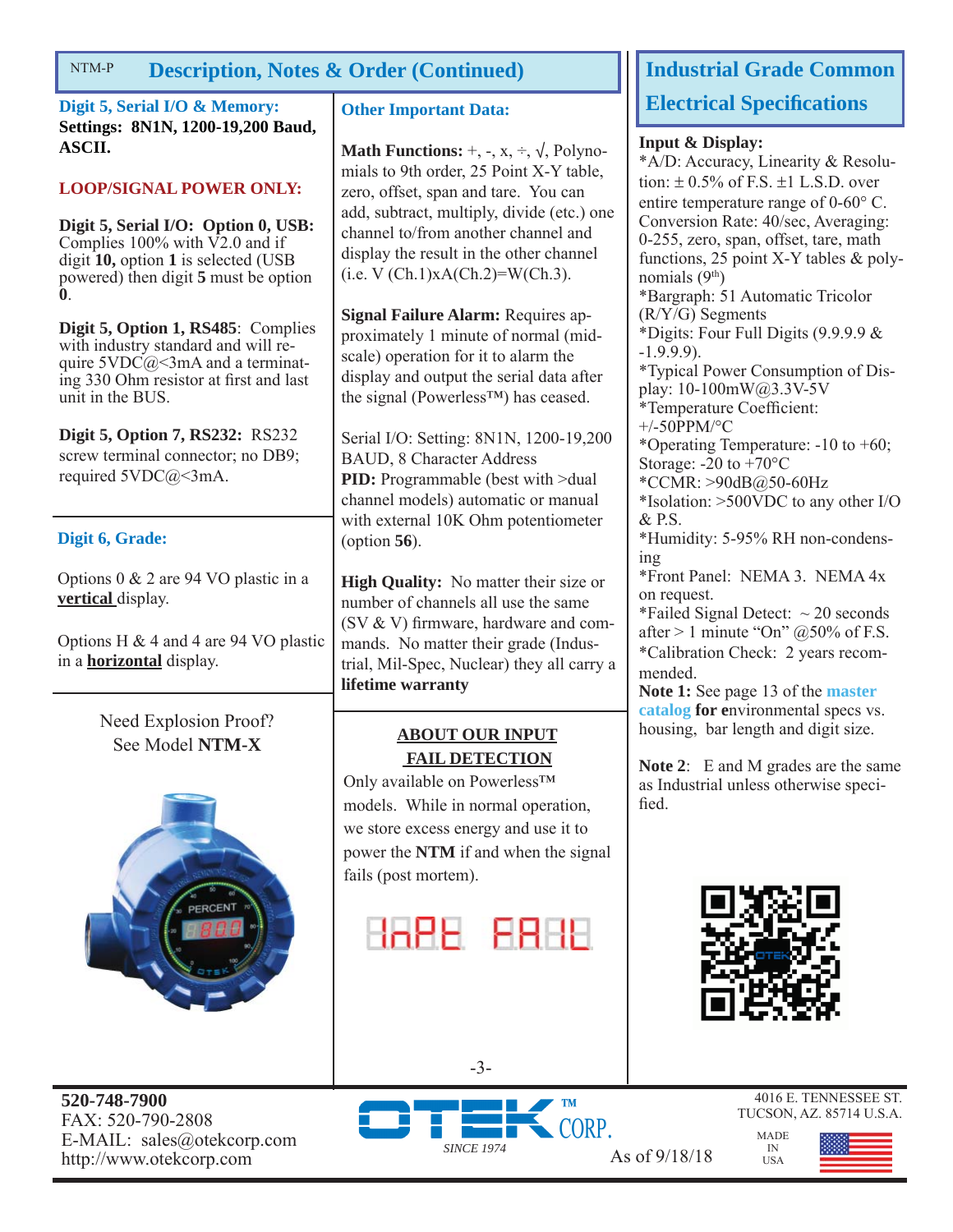**Industrial Grade Common Electrical Specifi cations** 

**(Continued)**

#### **AVAILABLE ON EXTERNAL POWER MODELS ONLY:**

## **Outputs:**

**\*Analog Output:** Accuracy & Linearity:  $\pm 0.5\%$  F.S.;  $\pm 0.1$  LSB, Range: 3-24mA (max. load: <1K Ohm). **\*Analog Output Temperature Coeffi cient:** +/-50PPM°C **\*Analog Output Isolation To All Other I/O & Power:** >500VDC

**\*Relays:** 1 Per Channel: SPDT Form C, 1A Max @ 120VAC/30VDC resistive load only, Contact Protection: 300VAC/DC on all contacts. Speed: +40mS (main loop).

**O.C.T. (Open Collector Transistors):** VCE Max: 30VDC; Ice Max: 30mADC, Speed: +40mS (main loop).

**Note 1:** Relay & O.C.T. have programmable P.O.D  $\sim$  100mS) and can be set for fail safe operation (normally on).

**Note 2:** See Digit 11 for default set points and User's Manual for command set via serial control.

Note: All  $\pm$ 1 LSD and % full scale range unless noted.

**Option 00 & 17 For Loop Power Only:**

**Option 00, 4-20mA Loop Powered:**  Burden: >3V@4mA, ≤5V@ 20mA; Range: 3-26mA; Accuracy & Linearity:  $\pm 0.5\%$  of F.S. **Option 17: 10-50mA Loop Powered:**  Burden: >3V@10mA, ≤5V@ 50mA; Range: 3-50mA; Accuracy & Linearity:  $\pm 0.5\%$  of F.S.

**520-748-7900** FAX: 520-790-2808 E-MAIL: sales@otekcorp.com

# NTM-P<br>**INPUT SIGNAL SPECIFICATIONS (Digits 8 & 9)**

**Options 01 Through 18, A. C. Signal Powered Only:** *FUSE IT!* Use external 1/2 ASB for Volts and 7 ASB for Amps. **Important Notes**:

1) C.T. are sensitive and limited to the secondary (output) impedance. OTEK A.C. signal powered products present and input impedance of  $\sim 0.2$  Ohms  $(\sim 1 \text{V} \text{@} 5 \text{A})$ . Make sure your C.T. can drive a >0.3 Ohm load without saturating or losing linearity. Contact Otek for assistance. Best C.T. to use: >100:5 ratio.

2) All inputs for 50-60 Hz lines. Contact Otek for 400 Hz lines.

**Option 01, VAC (P.T.):** Burden: 0.2 Ohm  $<100$ mW; Range: 30-140V/40-100Hz; Accuracy & Linearity:  $\pm 0.5\%$  of F.S. Best operating range: 90-140VAC to specifications.

**Option 02, 5 AMP A.C. (C.T.):** Burden: <100mW; Range: .5-5A; Accuracy & Linearity:  $\pm 0.5\%$  of F.S. Best range: 2-4 Amps. Note: Not available in **"-F"** case.

**Option 03, Watts A.C. (C.T. & P.T.):** Not available on **case -F**. Range: >100<600W/50-60Hz; Accuracy & Linearity:  $\pm 0.5\%$  of F.S. at 90-140VAC & 1-4AAC. Best operating range: 100- 500 Watts. For 400 Hz lines, use option 03 and specify (03=400 Hz line) after the complete part number.

**Option 04, Hertz VAC:** Not available on case -F. Range: >30V<140V & >30<100Hz; Accuracy & Linearity:  $\pm 0.5\%$  of F.S. For 400 Hz lines, use option 04 and specify (04=400 Hz line) after the complete part number.

**Option 05-14:** Same as options **01** through **04**.

# **PROPORTIONAL CONTROL?**

For proportional control, use a two (or more) channel model. Channel 1 is powered by your signal and the display signal (using a 4-20mA out) to drive the Channel 2 input. Channel 2's 4-20mA output allows you to control your generator. The result: Channel 1 display your AC signal and Channel 2 display it's 4-20mA output. Only Channel 2 needs power for its analog output and/ or relays. Use part number NTM-(1, 2, 3, 5, 6,7, 8, 9 or A)??-269-?21-99). Note: "?"= any available option on Digits 5, 6  $& 10$  and specify (9=Ch) 1 signal power, Ch 2 external power). Also see the new model **NTI**.

**VAC/DC Signal Power Only:**

# **Option 16, 7-140VAC/DC:** Now you can

 monitor and control your AC line, UPS, battery bank or power supply from 7-140VDC/VAC, with only power from the signal. The **NTM** requires  $>10<80$ mW ( $\sim$ 3mA-20mA). Imagine the possibilities! Almost like analog (only signal wires), but with 21st century digital technology ready for your PAC/DCS/SCADA system.

Scaling: 7-140VDC in =7.0-140.0 Digital Display  $& 5-100\%$  bargraph with alarm pointers. See Digits 13 & 14 for custom calibration and scale.

**Accuracy & Linearity:**  $\pm 0.5\%$  of full scale.

> MADE IN USA





4016 E. TENNESSEE ST. TUCSON, AZ. 85714 U.S.A.

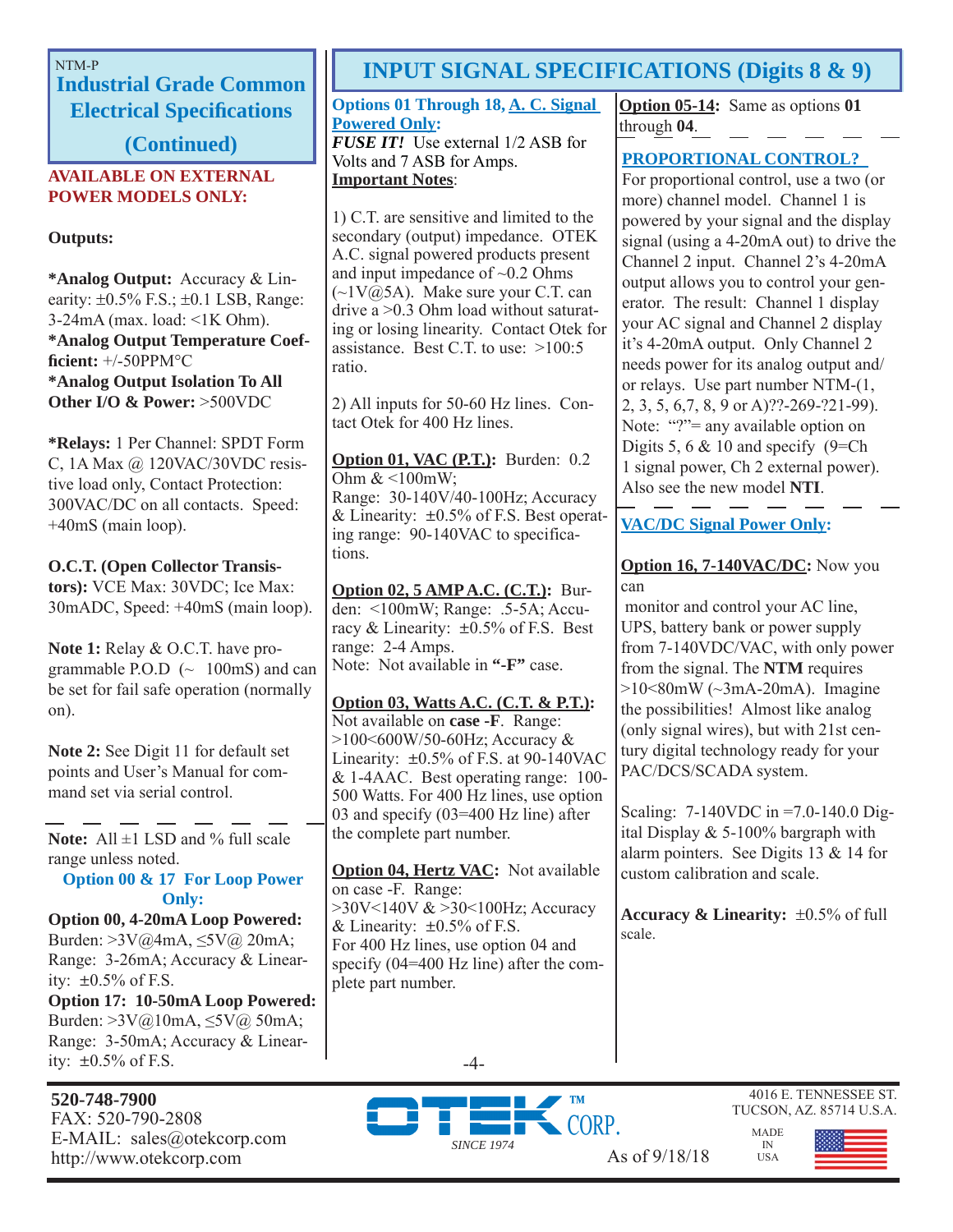#### NTM-P

# **INPUT SIGNAL SPECIFICATIONS (Digits 8 & 9) AVAILABLE ON EXTERNAL POWER MODELS ONLY**

| <b>Alarm Outputs (Signal Power): Open</b><br>collector transistors (4) optional. See<br>the ordering information on pages 9-10,<br>digit 11, option 1. For relays, contact<br>Otek (custom).<br>4-20mA Analog Output: Custom,<br>contact Otek (requires >1 watt from<br>input signal).                                                                                                                                                                                                                                             | <b>Option 27, Watts DC:</b><br>VZin: $10M \Omega/AZ$ in: $1.0\Omega$ , 5W<br>Range: 1W<br>Accuracy & Linearity: $\pm 0.5\%$ of F.S.<br>$± 1$ digit<br>Option 28, Watts DC (1Vx1V):<br>VZin: 1M for both inputs<br>Range: 0-1V<br>Accuracy & Linearity: $\pm 0.5\%$ of F.S $\pm$                                                                                                                                                                                                                                                                                                                                                                                        | Option 38 (1Vx1VAC):<br>Zin: $1\text{M}\Omega$ for both inputs Range: 1V<br><b>RMS</b><br>Accuracy & Linearity: $\pm 0.5\%$ of F.S.<br>$± 1$ digit<br>Note: Always use P.T. and C.T. for op-<br>tions 33, 34, 40, 42, 43 and 44.<br>Option 40 (120VACx5AAC C.T.):<br>Zin: 1M for V & $0.04\Omega$ for I                                                                                                                                                                                                                    |
|------------------------------------------------------------------------------------------------------------------------------------------------------------------------------------------------------------------------------------------------------------------------------------------------------------------------------------------------------------------------------------------------------------------------------------------------------------------------------------------------------------------------------------|------------------------------------------------------------------------------------------------------------------------------------------------------------------------------------------------------------------------------------------------------------------------------------------------------------------------------------------------------------------------------------------------------------------------------------------------------------------------------------------------------------------------------------------------------------------------------------------------------------------------------------------------------------------------|----------------------------------------------------------------------------------------------------------------------------------------------------------------------------------------------------------------------------------------------------------------------------------------------------------------------------------------------------------------------------------------------------------------------------------------------------------------------------------------------------------------------------|
| Option 17: 10-50mA Loop Power:<br>See option 00 $& 17$ on page 4 (first<br>column).<br>Option 18: 10-500mADC Sig-<br>nal Power: Calibration: 10-<br>500mADC=10-500 & 5-100%. For                                                                                                                                                                                                                                                                                                                                                   | 1 digit<br><b>Option 29: Custom:</b> Use this option<br>to describe any custom input, scale or<br>modification to the NTM and contact us<br>for feasibility and cost.                                                                                                                                                                                                                                                                                                                                                                                                                                                                                                  | Range: 0-750W<br>Accuracy & Linearity: $\pm 0.5\%$ of F.S.<br>$\pm$ 1 digit<br>Note: Option 40 (120V/5A) includes<br>the shunt (0.04 Ohms/20W) on connec-<br>tor only for 5A C.T.                                                                                                                                                                                                                                                                                                                                          |
| other calibrations, use digit 14 and<br>specify.<br><b>AVAILABLE ON EXTERNAL</b><br><b>POWER ONLY</b><br>Option 20: 4-20mA: The burden on<br>the loop is only $0.5V@20mA(25 Ohm)$<br>and you can use the math functions for<br>converting to flow, instantaneous or<br>totalizer.<br>Accuracy: $\pm 0.5\%$ of F.S. $\pm$ 1 digit<br>Options 21-24: VDC: Input imped-<br>ance is 1 Mega Ohms on all VDC<br>ranges.<br>Input impedance $1M\Omega$<br>Range: Per Option<br>Accuracy & Linearity: $\pm 0.5\%$ of F.S. $\pm$<br>1 digit | Options 30-34, Volts RMS: Here we<br>use a <b>True RMS-DC</b> Converter for<br>accurate $(± 0.1%)$ measurement of sine<br>waves up to 10KHz. For 10-20KHz<br>and SCR accuracy is $\pm$ 1%.<br>VRMS: $Zin$ : 1M $\Omega$<br>Range; per options;<br>Accuracy & Linearity: $\pm 0.5\%$ of F.S. $\pm$<br>1 digit<br><b>Options 35-37, Amps RMS:</b> We use a<br>True RMS-DC Converter for accurate<br>$(± 0.1%)$ measurement of sine waves<br>up to 10KHz. For 10-20KHz and SCR<br>accuracy is $\pm$ 1%.<br>Zin: 35 (0.1A): $2\Omega$ ; 36 (1A): 0.2 $\Omega$ ;<br>37 (5A): $0.04\Omega$ ; Range: Per option<br>Accuracy & Linearity: $\pm 0.5\%$ of F. S<br>$\pm$ 1 digit | <b>Options 41-44, Hertz:</b> We use an <b>F-V</b><br>to accept frequencies up to 20KHz<br>and amplitudes from 1-400V peak or<br>dry contact or open collector transistor<br>(O.C.T.). For 50 to 440 Hz power line<br>frequency measurement, use Option #<br>"44."<br>Option 41 (10KHz/5V Logic):<br>Zin: 1M<br>Range: 30-10KHz<br>Accuracy & Linearity: $\pm 0.5\%$ of F.S.<br>$\pm$ 1 digit<br>Option 42 (120V, 40-100Hz):<br>Zin: 1M<br>Range: 50-150VC/30-100Hz<br>Accuracy & Linearity: ±0.5% of F.S.<br>$\pm$ 1 digit |
| <b>Options 25 &amp; 26, mADC:</b> Since the<br>$NTM$ is 2V full scale $(2,000$ Counts)<br>the "Shunt" resistors used are 100<br>Ohms for 10mA and 10 Ohms for<br>100mADC.<br>Input impedance 25: 50 $\Omega$ ; 26: 5 $\Omega$ ;<br>Accuracy & Linearity: $\pm 0.5\%$ of F.S. $\pm$<br>1 digit                                                                                                                                                                                                                                      | Options 38 & 40, Watts RMS:<br>Here we use a <b>True RMS-DC</b> Con-<br>verter for accurate $(± 0.1%)$ measure-<br>ment of sine waves up to 10KHz. For<br>10-20KHz and SCR accuracy is $\pm$ 1%.<br>Input impedances vs. range are the<br>same as for VDC & mADC ranges.<br>$-5-$                                                                                                                                                                                                                                                                                                                                                                                      | Option 43 (240V, 30-100Hz):<br>Zin 1 M; Range: 100-260V/30-100Hz<br>Accuracy & Linearity: $\pm 0.5\%$ of F.S.<br>$\pm$ 1 digit<br>Option 44 (120V, 500 Hz):<br>Zin: 1 M<br>Range: 50-150V/300-500Hz<br>Accuracy & Linearity: $\pm 0.5\%$ of F.S.<br>$± 1$ digit                                                                                                                                                                                                                                                            |



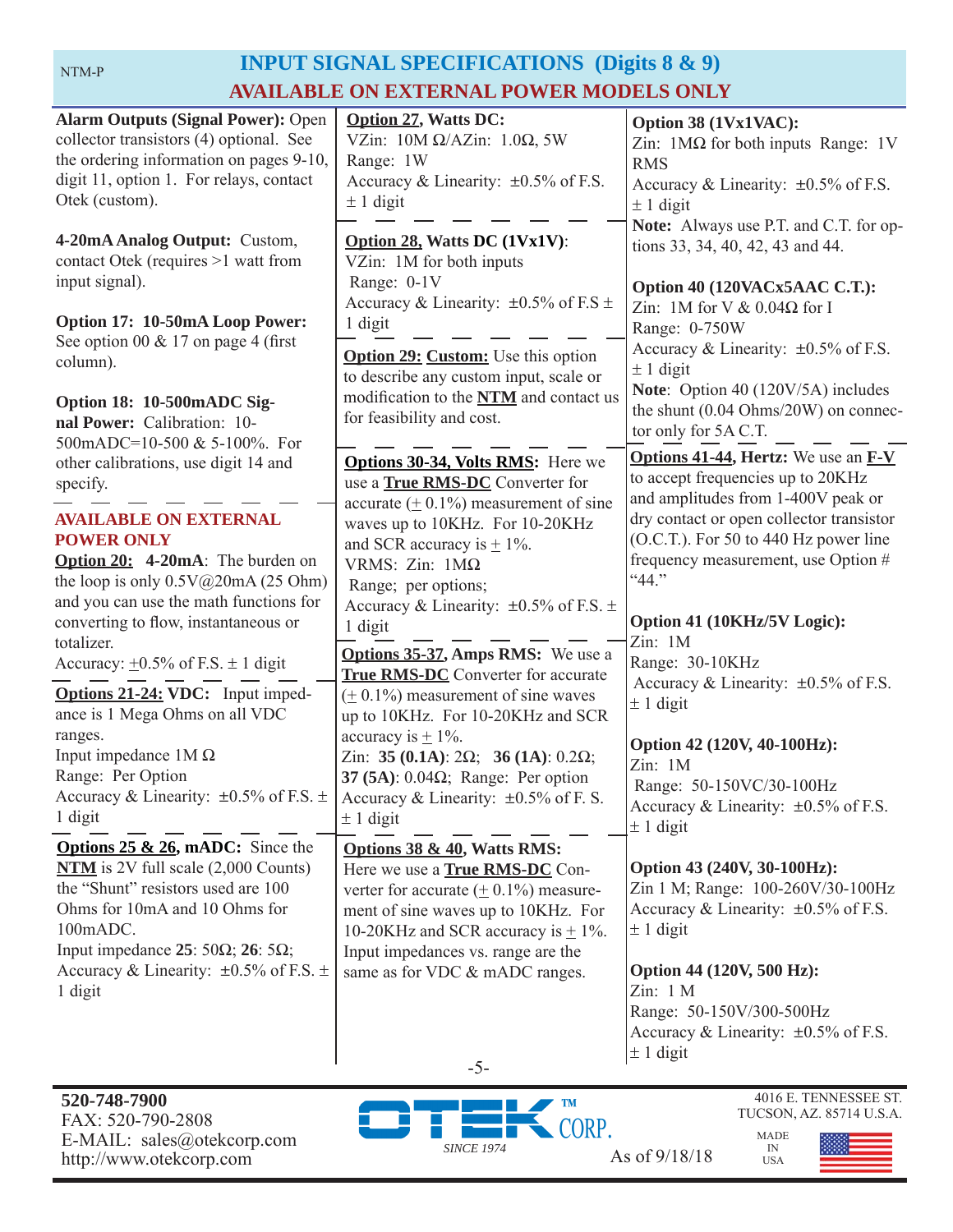| <b>INPUT SIGNAL SPECIFICATIONS</b> (Digits 8 & 9)                                                                                                                                                                                                                                                                                                                                                                                                                                                                                                                                                                                                                                                   |                                                                                                                                                                                                                                                                                                                                                                                                                                                                                                                                                                                                                                                                                                                                   |                                                                                                                                                                                                                                                                                                                                                                                                                                                                                                                                                                       |  |  |  |  |  |
|-----------------------------------------------------------------------------------------------------------------------------------------------------------------------------------------------------------------------------------------------------------------------------------------------------------------------------------------------------------------------------------------------------------------------------------------------------------------------------------------------------------------------------------------------------------------------------------------------------------------------------------------------------------------------------------------------------|-----------------------------------------------------------------------------------------------------------------------------------------------------------------------------------------------------------------------------------------------------------------------------------------------------------------------------------------------------------------------------------------------------------------------------------------------------------------------------------------------------------------------------------------------------------------------------------------------------------------------------------------------------------------------------------------------------------------------------------|-----------------------------------------------------------------------------------------------------------------------------------------------------------------------------------------------------------------------------------------------------------------------------------------------------------------------------------------------------------------------------------------------------------------------------------------------------------------------------------------------------------------------------------------------------------------------|--|--|--|--|--|
| NTM-P                                                                                                                                                                                                                                                                                                                                                                                                                                                                                                                                                                                                                                                                                               | <b>AVAILABLE ON EXTERNAL POWER MODELS ONLY</b>                                                                                                                                                                                                                                                                                                                                                                                                                                                                                                                                                                                                                                                                                    |                                                                                                                                                                                                                                                                                                                                                                                                                                                                                                                                                                       |  |  |  |  |  |
| Option 45: Strain-Gage $(\geq 300 < 4K)$<br><b>Ohm</b> ): These are typically "Monolith-<br>ic" S-G that require constant voltage<br>(preferably) excitation. We use 4.096V<br>for high stability and accuracy. Use op-<br>tion 29 and <b>specify</b> your S-G sensitiv-<br>ity and the <b>NTM</b> display at Zero and<br>Full Scale.<br>Excitation: 4.096V, 50 PPM/°C<br>Range: $\pm 300 - 4K \Omega$<br>Accuracy & Linearity: $\pm 0.5\%$ of F.S.<br>$\pm$ 1 digit<br>Note on S-G: Some S-G offer +/-<br>1VDC or 4-20mA condition output.<br>Use Option 29 and specify.<br>Option 47: RTD (PT100): Note: For<br>options 47 & 48 you can change $\degree$ C to<br>°F and RTD type via serial port. | Option 48: RTD (PT1000): (Contin-<br>ued)<br><b>Note:</b> For long distances $(>300)$ use a<br>4-20mA transmitter such as our model<br>NTY from our New Technology series.<br><b>Option 50: Thermocouple (Type J):</b><br>This $TC$ has a range of -210 to + 760 <sup>o</sup> C<br>$(-350 + 1390^{\circ}F)$ . Its color is white $(+)$<br>and Red $(-)$ , cold junction $(CJ)$ is at the<br>connector. Make sure the connections<br>from the $NTM$ and your $TC$ are as<br>close to the <b>NTM</b> entrance as possible<br>to avoid errors. If you short out the<br>$NTM's + TC & FC$ together, the NTM<br>will read the ambient temperature at the<br>junction due to its built-in C.J.C.<br>Note: You can change °C to F and TC | <b>Option 54: ORP (Oxygen Reduction)</b><br><b>Potential):</b> Our FET amplifier $(10^9)$<br>accepts the industry standard 2000mV<br>F.S. of the probe and the NTM displays<br>it in % $(0-100.0\%)$ .<br>Accuracy: $\pm 0.5\%$ of F.S. $\pm$ 1 digit<br><b>Option 55: %RH:</b> This conditioner is<br>designed to interface to a typical (ca-<br>pacitance type) 2-3 pF/% of <b>RH</b> made<br>by several manufacturers. Use Option<br>"29" and contact OTEK to specify<br>your sensor's specifications.<br>Accuracy: $\pm$ 0.5% RH of signal input,<br>$± 1$ digit. |  |  |  |  |  |
| We excite your 2, 3 or 4 wire RTD<br>with 200µA to avoid the "self heating"<br>effect. The range of the <b>NTM</b> is the<br>same as your <b>RTD</b> typically -200°C to<br>+800 $\rm{^0C}$ (-328 + 1562 $\rm{^0F}$ ). You can place<br>the decimal point at will (typically<br>-200.0 to 800.0. The <b>PT100</b> has a tem-<br>perature coefficient of 0.00385 Ohms/<br>Ohm/ <sup>0</sup> C. (For legacy 0.00392 TC<br>(known as ANSI 392) contact OTEK<br>and use Option "29".                                                                                                                                                                                                                    | type via serial port.<br>Accuracy: $\pm 2^{\circ}$ F.S. of signal input.<br><b>Option 51: TC (Type K):</b> This is yel-<br>low $(+)$ and red $(-)$ and has a range of<br>$-270 + 1370$ <sup>o</sup> C ( $-440 + 2500$ <sup>o</sup> F). The<br>same notes as Option 50 apply.<br><b>Accuracy:</b> $\pm 1^{\circ}$ F.S. of signal input<br><b>Option 52: TC (Type T):</b> This blue $(+)$                                                                                                                                                                                                                                                                                                                                           | <b>Option 56 Resistance (0-10K Ohm):</b><br>Want a simple 4-20mA transmitter?<br>Just connect a 10K Ohm (others on<br>request) potentiometer to the NTM and<br>control any 4-20mA input valve, motor,<br>transducer, etc. Accuracy & Linearity<br>is $\pm 0.5\%$ of F. S. $\pm$ 1 digit; Standard<br>Calibration: 0-10K Ohms=4-20mA.<br>Use option #29 and specify your cali-<br>bration. Ideal for linear transducers.                                                                                                                                               |  |  |  |  |  |
| Accuracy: $\pm 0.5\%$ of F.S. $\pm$ 1 digit, plus<br>sensor's error.<br>Note: For 2 wire, jump - S to -E and $+S$                                                                                                                                                                                                                                                                                                                                                                                                                                                                                                                                                                                   | and red (-) $TC$ has the range of -270 <sup>0</sup><br>+400 °C (-440 + 750 °F). Same notes as<br>Option 50 apply.                                                                                                                                                                                                                                                                                                                                                                                                                                                                                                                                                                                                                 | <b>Option 57, 10-50mA Range: 10</b><br>Ohms input resistance<br>Accuracy & Linearity: $\pm 0.5\%$ of F.S.<br>$±1$ Digit<br><b>Option 58: Serial Input Remote</b>                                                                                                                                                                                                                                                                                                                                                                                                      |  |  |  |  |  |
| to $+E$ . For 3 wire only jump -S to -E.                                                                                                                                                                                                                                                                                                                                                                                                                                                                                                                                                                                                                                                            | Accuracy: $\pm 2^{\circ}$ F.S. of signal input.                                                                                                                                                                                                                                                                                                                                                                                                                                                                                                                                                                                                                                                                                   |                                                                                                                                                                                                                                                                                                                                                                                                                                                                                                                                                                       |  |  |  |  |  |
| Option 48: RTD (PT1000): Same as<br>PT100 except it is 1000 Ohms at $0^{\circ}$ C<br>instead of 100 Ohms $(a)$ 0°C. The same<br>technique is used for copper <b>RTD</b> (10<br>Ohm), contact OTEK. Same connec-<br>tion as Option 47 apply.<br>Accuracy: $\pm 0.5\%$ of F.S. $\pm$ 1 digit, plus<br>sensor's error.                                                                                                                                                                                                                                                                                                                                                                                 | <b>Option 53: pH (Acidity):</b> We use a<br>FET input $(10^{15})$ amplifier and calibrate<br>the $NTM$ for 0-14.00 pH using the<br>Industry's standard $\pm$ 413 mV = $\pm$ 7 pH<br>co-efficient. Note: Not temperature<br>compensated, contact OTEK for auto<br>temperature compensation.<br>Accuracy: $\pm 0.5\%$ of F.S. $\pm$ 1 digit                                                                                                                                                                                                                                                                                                                                                                                         | Display/Controller: Here you can use<br>the unit as a remote display & controller<br>with modified ASCII to alpha-numeric<br>display for DCS SCADA, PLC systems.<br>See the user's manual for simple com-<br>mands to use the NTM in PAC applica-<br>tions.                                                                                                                                                                                                                                                                                                           |  |  |  |  |  |



-6-



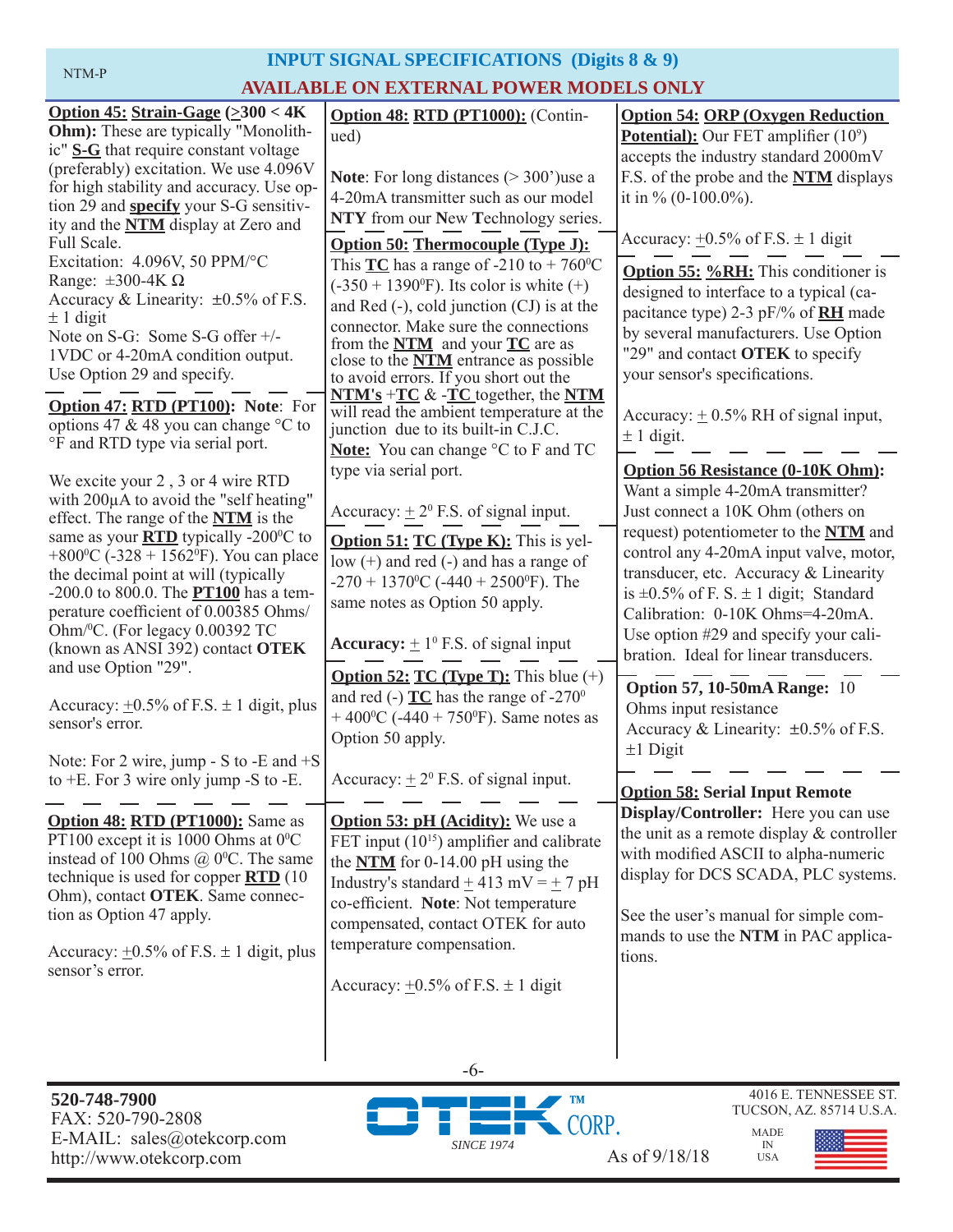**Digit 10 (Power Input):** 

## **LOOP & SIGNAL POWER ONLY:**

**Digit 10, Option 0, Powerless, No Power Required: The Input Fail** detect/Alarm (patent pending) flashes the display "INPT FAIL  $($ ,  $nPE$  FR,  $L$ )" and transmits this serial message for  $\sim$ 20 seconds, after which it will cease. This feature is available in all Powerless™ models. If desired on powered models, use option **9** on Digit **14** and specify "input fail detection." Signal Fail Requirement: Unit must be "On" for at least 1 minute at  $>50\%$  of full scale for it to operate.

# **EXTERNAL POWER ONLY:**

**Digit 10, Option 1, USB Powered:**  The **NTM** series requires >.1<1.5 Watts/Channel (worst case, fully loaded) meaning that you can power it through the USB port, but this option eliminates the isolation from USB to input signal. Analog output remains isolated contact OTEK for more details or use options 2-4.

**Digit 10, Option 2, 5VDC:** 5VDC is used to drive the relays (<100mA total) and/or the DAC via internal isolated 5-30VDC-DC (<200mA). If you order relays and analog out, you will need  $\sim$ 300mA/channel. This option is also isolated from the input signal.

**Digit 10, Option 3, 7-32VDC:** Same as option **2** but with wide input range of  $7-32VDC$ . Efficiency:  $>75\%$ .

**Digit 10, Option 4, 90-265VAC:** This option accepts 50-60Hz. For 100- 300VDC or 400 Hz, use Digit **10**, option  $9$  and specify. Efficiency:  $>70\%$ .

#### **Digit 11 (Control Outputs): AVAILABLE ON EXTERNAL POWER ONLY**

**Digit 11, Control Outputs: Option A: Open Collector Transistors (O.C.T.):**  They are **NOT** isolated from each other (common emitter) but are **isolated**  between channels and can sink a maximum of 30 mA and sustain a maximum of 30V**CE** (the O.C.T. are normally used to drive S.S.R.).

When you order option **B** (Relays), we use the O.C.T. to drive the relays.

**NOTE**: You can use the internal isolated 5VDC power to drive loads with the O.C.T. Total maximum current available is 50mADC.

**Digit 11, Option B: Relays:** are S.P.D.T. (1C) and can switch maximum resistive loads of 1 Amp @ 120 VAC or 30 VDC. They include 300V varistors at their contacts; inductive loads must be attenuated by the user.

# **AUTOMATIC BAR COLORS:**

**Limits/Colors Factory default** (% of Full Scale): Also see digit 14. **Low-Low Limit (<10%)**: Red Bar, OCT1/K1 "ON" **Low Limit (<20%):** Yellow Bar, No relay or O.C.T. **High Limit (>80%):** Yellow Bar, No relay or O.C.T. **Hi-Hi Limit (>90%):** Red Bar, OCT2/  $K2$  "ON"

**Safe Area (>20<80%):** Green bar will follow signal input and if outside the limits, it will change its color to the limit's color (yellow or red).

**Digit 11 (Control Outputs):**  {Continued}

See commands in the user's manual to customize your bargraph colors. For other configurations, use option **9** on Digit **14** (field configurable). Max power consumption per relay: 50mA@5VDC (0.25W). See Digit **14**.

**External Control:** You can control the O.C.T./Relays via the serial port at will with simple commands. They don't have to be assigned to the bar colors/set points, but are by default

# **Notes:**

**1.** Digit **11** is governed by Digit **7** (# of Channels) & Digit **4** (Housing). Reason: Digit **11** can **NOT** have more channels than permitted by Digit 7 or it cannot fit in the housing (Digit **4**).

**2)** Some models (-H/-P/-S/-X) only offer 2 O.C.T. or relays (see the ordering information). You can assign any relays/O.C.T. to any limit. By default Option B, K2 or Option A, OCT2 are assigned to High-High limit (>90% of full scale) and K1 or OCT1 are assigned to Low-Low Limit  $($  <math>10\% of full scale.)

Watch 1 minute video: You Tube http://youtu.be/WXi970VXIzM



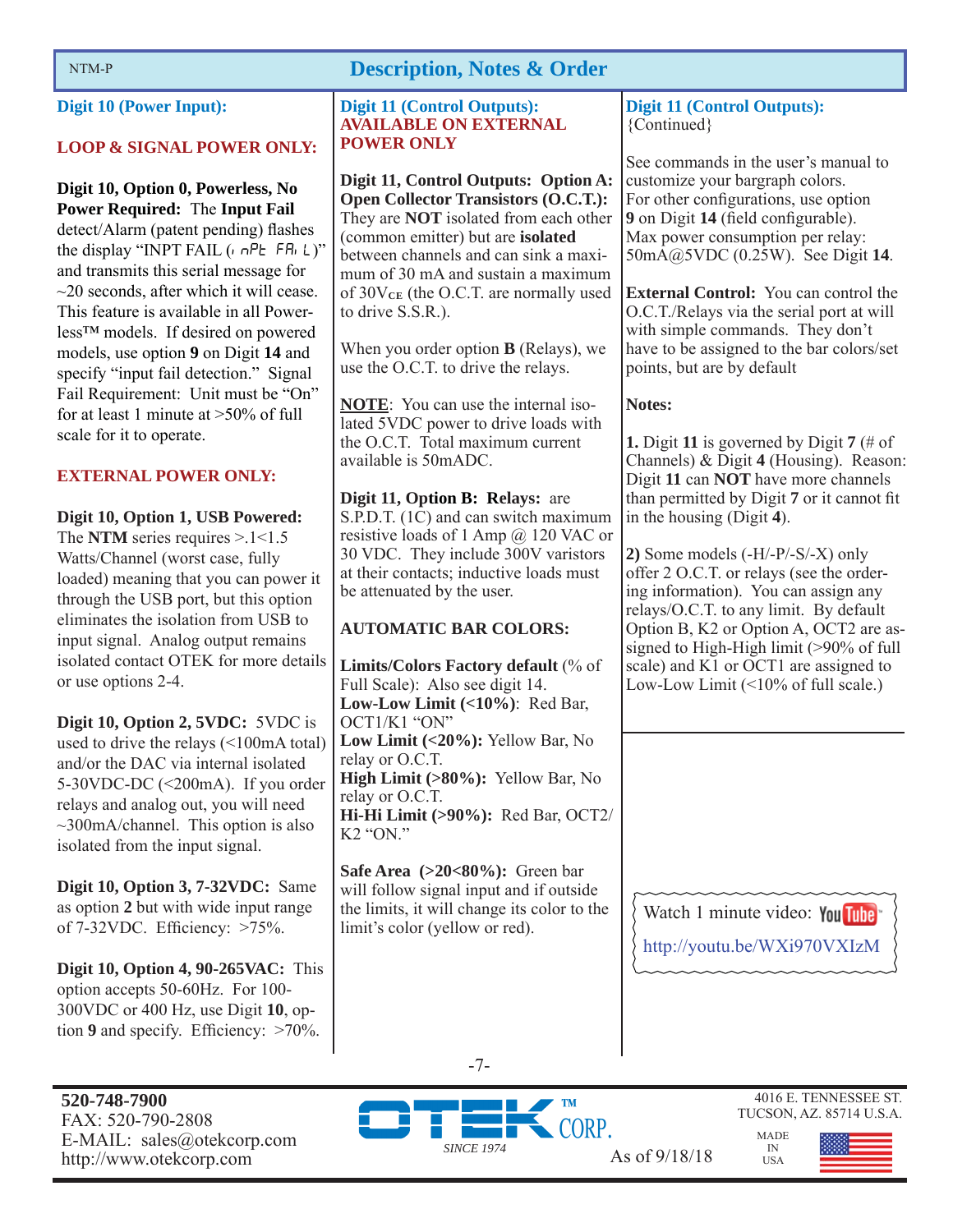# NTM-P **Description, Notes & Order (Continued)**

## **Digit 12 (Analog /Power Output): (Continued)**

# **Digit 12, Analog Output, Options**

**1, 3 or 5:** This isolated output is factory set to follow the input (0-F.S. in=4-20 out) but can also be set for other outputs or serially controlled by simple commands via the serial port. For other outputs, use option **9** and specify, including reverse scale  $(4-20=20-4)$ , bipolar and PID. Power consumption: 200mA@5VDC (1W). Accuracy & Linearity:  $\pm 0.5\%$ of full scale.

# **Analog Output External Control (Use Option 9 and specify):** A)

0-100mVDC in=4-20mA out; B) 0-10K Ohm in=4-20mA out; C) Use options 58, 68, 78 or 88 and control it via serial port.

# **Digit 12, 30 VDC Out, Op-**

**tion 2:** Use this option to power your 4-20mA transmitter or other transducer. Maximum current is 25mADC. It is isolated and is the same power source we use for 4-20mA out. Power consumption: 200mA@5VDC (1W)/channel.

 1. This digit 12 is governed by digits 4 (Housing) & 7 (# of Channels). Reason: Digit 12 cannot have more outputs than input channels (Digit 7), which is governed by Digit 4 (Housings).

# **Important Note on A.C. Powerless**

The **NTM**, **UPM** & **NT** Series can extract energy from your A.C. signal to power itself and its opto isolated serial, optional O.C.T. (Digit 11, option  $\overline{A}$ ), and to power the optional 4-20mA output (Not 20-4mA out) from a wide input range. External power is required to power the optional relays (Digit 11, option B) (200mW@5VDC each). If you need relays, either use the external powered options on Digits 8 & 9 (33, 37, 40 or 42) and the Digit 10 power input options (1-4) or use Powerless<sup>™</sup> options 01-04 on Digits  $8 \& 9$ and Power Input option 09 (custom) on Digit 10 and specify (09=Power for relays and DAC). Result: The signal will power the instrument and will include our patented **Signal Fail Detection & Alarm**. The relays and analog output are powered by the external power option (all 100% isolated).

> Need Explosion Proof? See Model NTM-X



-8-

## **Digit 13 (Scale Plate):**

**Digit 13, Scale Plate:** Option **0** is a standard scale plate that reads 0-100%. Use option **9** for custom printing and contact Otek.

**Digit 14 (Range/Calibration):** 

 $0$ = Factory Default =  $0$ -Full Scale=0-100% bar and 0-100.0 digits. Colors: <10>90%: Red; <20>80%: Yellow; >20<80%: Green. Use Option **9** (custom) and contact Otek. Also see Control Outputs (Digit 11).

**Bargraph Default**: Full Bar: 0-full scale=0-100%. You can program it for single pointer, or three or five bars via the serial port.

> Need a Transmitter? See model **NTT**



**520-748-7900** FAX: 520-790-2808 E-MAIL: sales@otekcorp.com



4016 E. TENNESSEE ST. TUCSON, AZ. 85714 U.S.A.

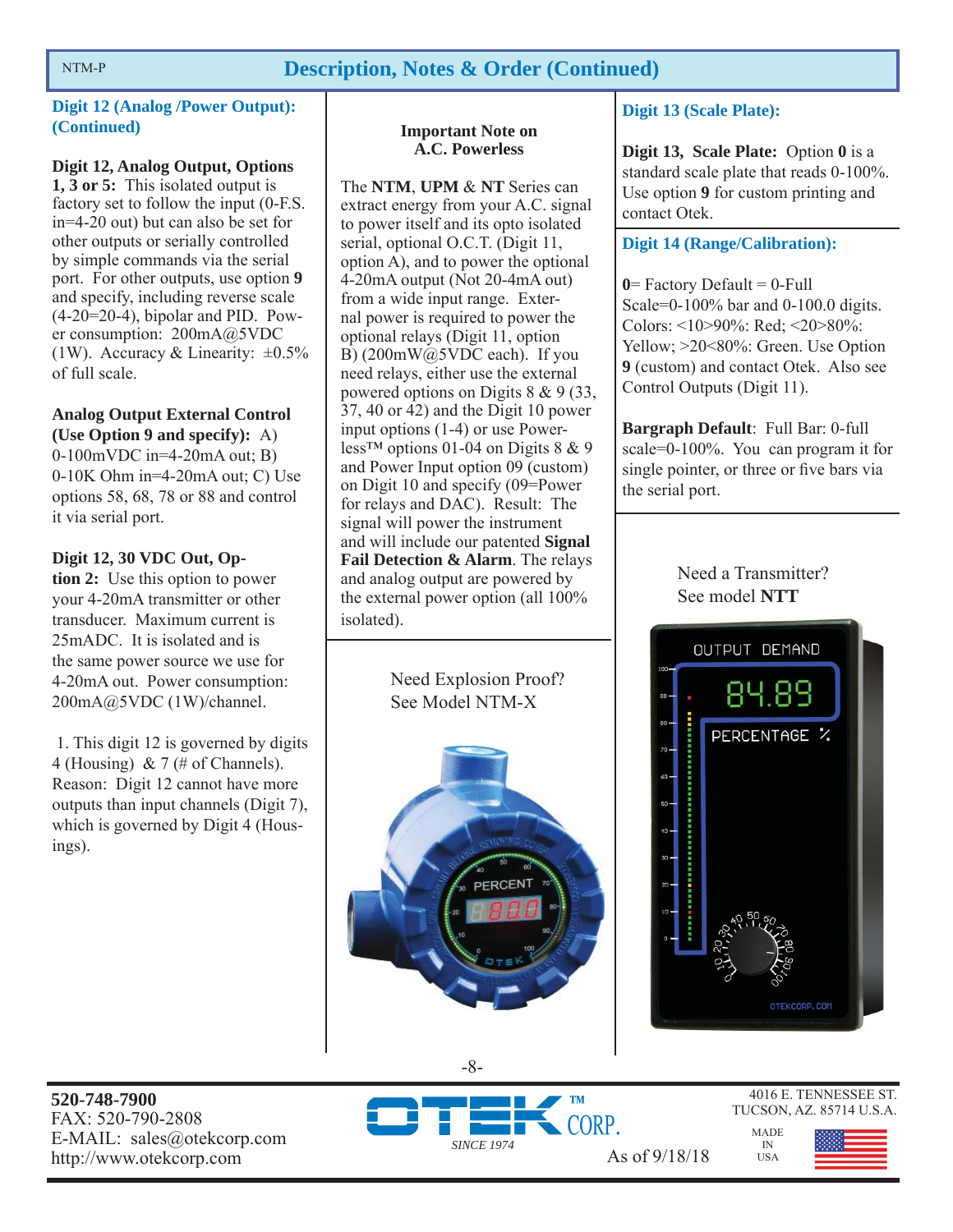# **NTM-P LOOP POWER VERSION ORDERING INFORMATION 9/18/18**



# **NTM-P SIGNAL POWER VERSION ORDERING INFORMATION 9/18/18**



**520-748-7900** FAX: 520-790-2808 E-MAIL: sales@otekcorp.com http://www.otekcorp.com As of 9/18/18



-9-

4016 E. TENNESSEE ST. TUCSON, AZ. 85714 U.S.A.

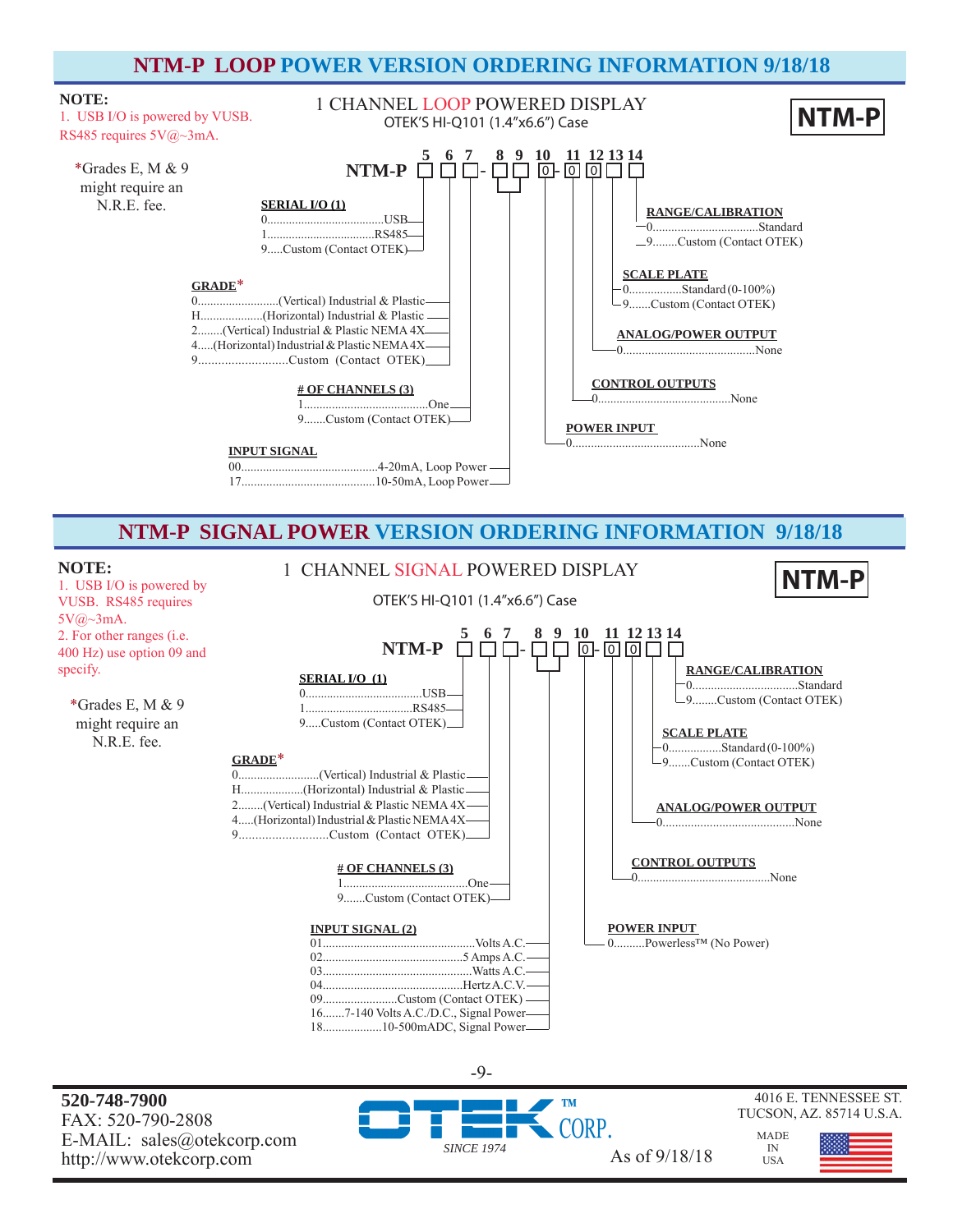# **NTM-P EXTERNAL POWER ORDERING INFORMATION 9/18/18**

| <b>NOTE: Please READ BEFORE build-</b><br>ing part number:                                                           | 1 CHANNEL EXTERNAL POWERED DISPLAY<br>NTM-P          |
|----------------------------------------------------------------------------------------------------------------------|------------------------------------------------------|
| 1. If digit 10 is option 1, then<br>OTEK'S HI-Q101 (1.4"x6.6") Case<br>digit 5 must be option 0. USB I/O is          |                                                      |
| powered by VBUS (3mA). RS485<br>$\overline{7}$<br>8<br>5<br>6<br>requires $5V@\sim3mA$ .<br>$NTM-P \square$<br>- I - | 9 <sub>10</sub><br>11 12 13 14                       |
| <b>SERIAL I/O (1)</b>                                                                                                | <b>RANGE/CALIBRATION</b>                             |
|                                                                                                                      | -9Custom (Contact OTEK)                              |
| 9Custom (Contact OTEK)-                                                                                              | <b>SCALE PLATE</b>                                   |
| $GRADE^*$                                                                                                            | $-0$ Standard (0-100%)                               |
|                                                                                                                      | -9Custom (Contact OTEK)                              |
|                                                                                                                      |                                                      |
| H(Horizontal) Industrial & Plastic-                                                                                  | <b>ANALOG/POWER OUTPUT</b>                           |
| 2(Vertical) Industrial & Plastic NEMA 4X-                                                                            |                                                      |
| 4(Horizontal) Industrial & Plastic NEMA 4X-                                                                          |                                                      |
| 9Custom (Contact OTEK)-                                                                                              |                                                      |
|                                                                                                                      | 9Custom (Contact OTEK)                               |
| <b># OF CHANNELS</b>                                                                                                 |                                                      |
|                                                                                                                      |                                                      |
|                                                                                                                      | <b>CONTROL OUTPUTS</b>                               |
| 9Custom (Contact OTEK)-                                                                                              |                                                      |
|                                                                                                                      |                                                      |
| <b>INPUT SIGNAL (2)</b>                                                                                              |                                                      |
|                                                                                                                      |                                                      |
|                                                                                                                      | -9Custom (Contact OTEK)                              |
|                                                                                                                      |                                                      |
|                                                                                                                      |                                                      |
|                                                                                                                      | <b>POWER INPUT (1)</b>                               |
|                                                                                                                      | 1Non-Isolated USB                                    |
|                                                                                                                      |                                                      |
|                                                                                                                      |                                                      |
|                                                                                                                      | -4Isolated 90-265VAC                                 |
|                                                                                                                      | -9Custom (Contact OTEK)                              |
| 29Custom (Contact OTEK)                                                                                              |                                                      |
|                                                                                                                      |                                                      |
|                                                                                                                      |                                                      |
|                                                                                                                      |                                                      |
|                                                                                                                      |                                                      |
|                                                                                                                      |                                                      |
|                                                                                                                      | <b>NOTES</b> (Continued):                            |
|                                                                                                                      | 2. For 400 Hz line, use option 29 and specify input. |
|                                                                                                                      | Peak & Hold to 50KHz function on request.            |
|                                                                                                                      |                                                      |
|                                                                                                                      |                                                      |
| 41Hertz (10KHz/5V Logic) F.S.-                                                                                       |                                                      |
| 42Hertz (120VAC/40-100 Hz) F.S.                                                                                      |                                                      |
| 43Hertz (240VAC/30-100 Hz) F.S.                                                                                      |                                                      |
| 44Hertz (120VAC/500 Hz) F.S.-                                                                                        |                                                      |
|                                                                                                                      |                                                      |
|                                                                                                                      |                                                      |
|                                                                                                                      |                                                      |
|                                                                                                                      |                                                      |
|                                                                                                                      |                                                      |
|                                                                                                                      |                                                      |
|                                                                                                                      |                                                      |
|                                                                                                                      |                                                      |
| 55% RH (Specify Sensor)                                                                                              |                                                      |
|                                                                                                                      |                                                      |

10-50mA F.S. 58................None (Serial Input Remote Meter)

**520-748-7900** FAX: 520-790-2808 E-MAIL: sales@otekcorp.com http://www.otekcorp.com As of 9/18/18



**TM** CORP. *SINCE 1974*

4016 E. TENNESSEE ST. TUCSON, AZ. 85714 U.S.A.